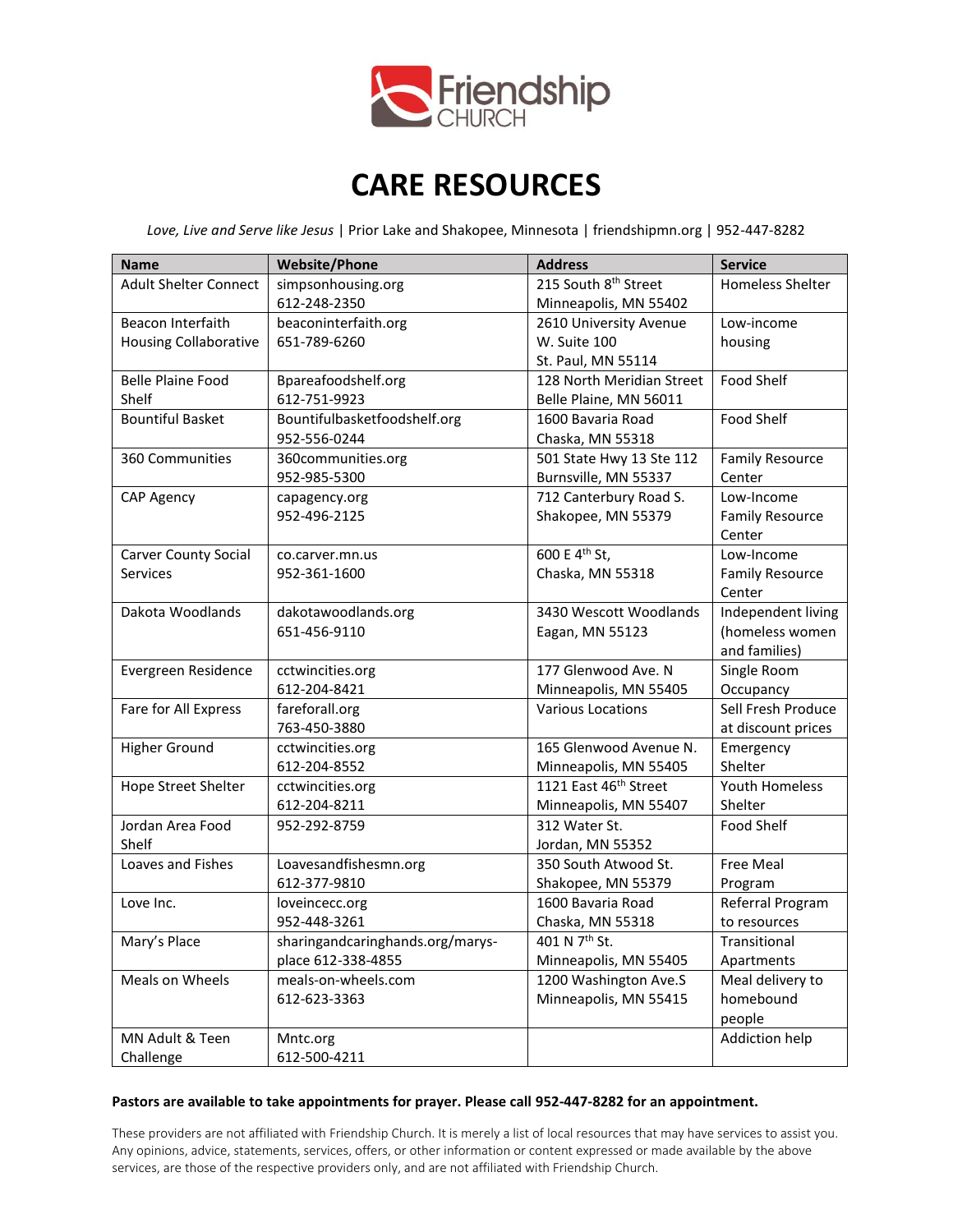

# **CARE RESOURCES**

*Love, Live and Serve like Jesus* | Prior Lake and Shakopee, Minnesota | friendshipmn.org | 952-447-8282

| <b>MN Compassion</b>       | greatnonprofits.org/org/minnesota- | 20697 Vergus Ave                 | Emergency                |
|----------------------------|------------------------------------|----------------------------------|--------------------------|
|                            | compassion                         | Prior Lake                       | Assistance,              |
|                            | (952) 492-2499                     | MN 55372                         | <b>Human Services</b>    |
| Mom's Meals                | momsmeals.com                      | 3210 SE Corporate Woods          | Homebound food           |
|                            | 1-877-508-6667                     | Dr                               | delivery service         |
|                            |                                    | Ankeny, IA 50021                 |                          |
| <b>NAPS</b>                | Health.state.mn.us                 |                                  | <b>Food for Seniors</b>  |
|                            | 651-201-4404                       |                                  |                          |
| Our Saviour's Shelter      | oscs-mn.org                        | 2315 Chicago Ave,                | <b>Homeless Shelter</b>  |
|                            | 612-871-5900                       | Minneapolis, MN 55404            |                          |
| Peace Center               | mayoclinicthealthsystem.org        | 313 Columbus Avenue N            | Food Shelf               |
|                            | 952-758-4688                       | New Prague, MN 56071             |                          |
| Police                     | (952) 492-2009                     | Jordan                           | General help             |
| (non-emergency             | (952) 758-2791                     | New Prague                       |                          |
| numbers)                   | (952) 440-3555                     | Prior Lake                       |                          |
|                            | (952) 882-2600                     | Savage                           |                          |
|                            | (952) 233-9400                     | Shakopee                         |                          |
| Ruby's Pantry              | rubyspantry.org                    | <b>Glendale United</b>           | <b>Food Shelf</b>        |
|                            | 952-894-5394                       | Methodist                        |                          |
|                            |                                    | 13550 Glendale Rd.               |                          |
|                            |                                    | Savage, MN 55378                 |                          |
| Safe Haven Shelter         | (952) 288-2680                     | 13780 McKenna Rd NW,             | <b>Homeless Teens</b>    |
| for Youth                  |                                    | Prior Lake                       |                          |
| Salvation Army             | satruck.org                        | 14101 Irving Ave S               | Variety of Services      |
|                            | 1-800-728-7825                     | Burnsville, MN 55337             |                          |
| Salvation Army             | centralusa.salvationarmy.org       | 1010 Currie Ave.                 | <b>Homeless Shelter</b>  |
| Harbor Light Shelter       | 612-767-3100                       | Minneapolis, MN 55403            |                          |
| Senior Dining              | capagency.org                      | Various Locations in Scott       | Senior Subsidized        |
|                            | 952-402-9855                       | County                           | Meals                    |
| <b>Scott County Crisis</b> | 952-818-3702 (after hours)         |                                  | <b>Mental Health</b>     |
| Response                   |                                    |                                  | Crisis                   |
| Scott County Human         | scottcountymn.gov                  | 200 4th Ave W.                   | Health & Human           |
| <b>Services</b>            | 952-445-7750                       | Shakopee, MN 55379               | Services                 |
| <b>Scott County Mental</b> | 952-496-8481 (daytime hours)       |                                  | <b>Mental Health</b>     |
| <b>Health Center</b>       |                                    |                                  | Assistance               |
| Second Harvest             | 2harvest.org                       | 17741 Fairlawn Ave.              | <b>Food Distribution</b> |
|                            | 1-888-339-3663                     | Prior Lake, MN 55372             |                          |
| Sharing and Caring         | sharingandcaringhands.org          | 525 N 7 <sup>th</sup> St         | Shelter, Meals,          |
| Hands Day Services         | 612-338-4640                       | Minneapolis, MN 55405            | Dental                   |
| <b>Simpson Housing</b>     | simpsonhousing.org                 | 215 South 8 <sup>th</sup> Street | <b>Homeless Shelter</b>  |
| Services                   | 612-248-2350                       | Minneapolis, MN 55402            |                          |

#### **Pastors are available to take appointments for prayer. Please call 952-447-8282 for an appointment.**

These providers are not affiliated with Friendship Church. It is merely a list of local resources that may have services to assist you. Any opinions, advice, statements, services, offers, or other information or content expressed or made available by the above services, are those of the respective providers only, and are not affiliated with Friendship Church.